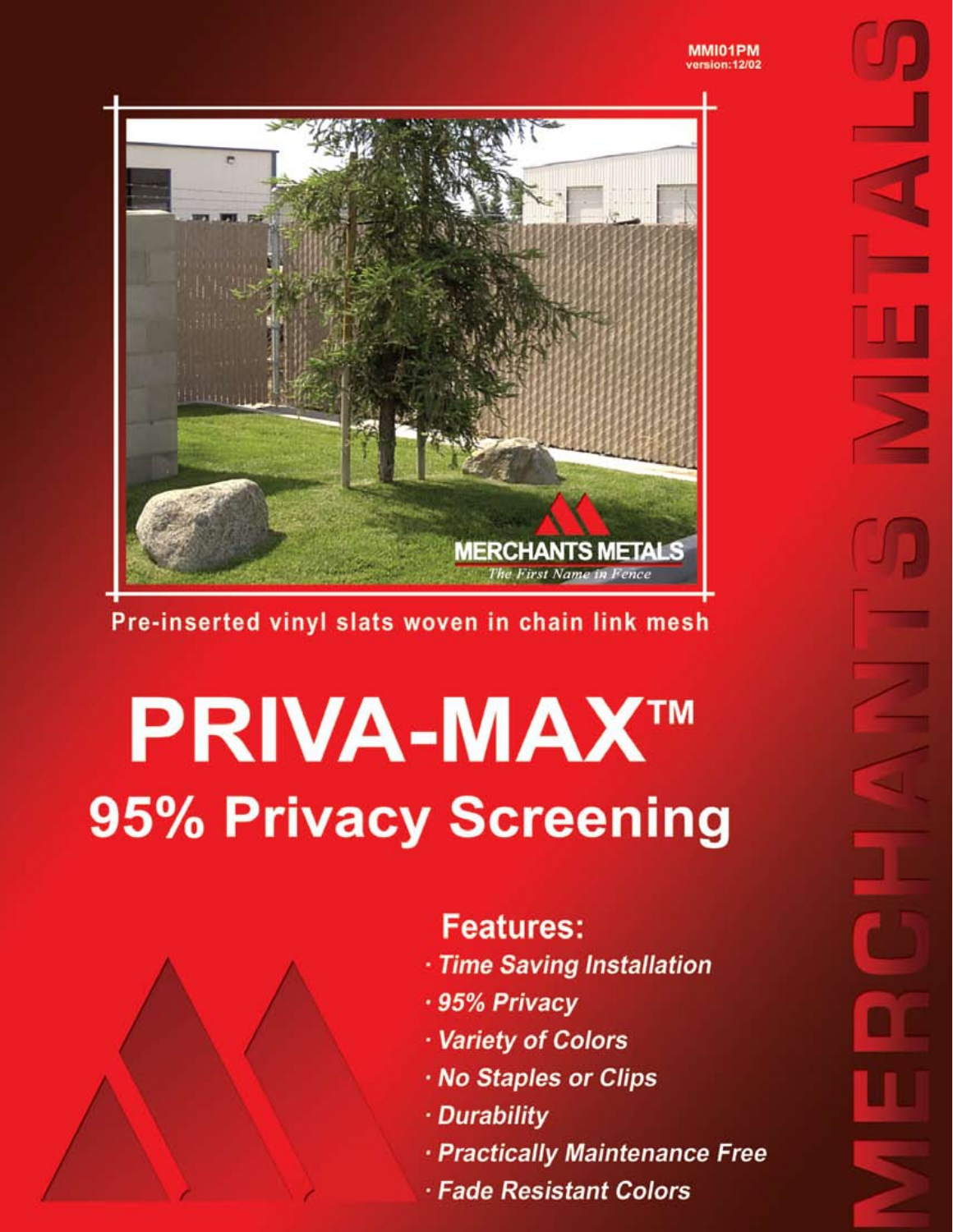**Merchants Metals** is one of the world's largest manufacturers of chain link fabric with vinyl preinserted slats. We call this product Priva-Max<sup>™</sup>

As an American owned and operated company **Merchants** Metals' products are distributed through our 8 manufacturing facilities and 47 services centers nationwide.

**All Merchants** Metals' products are available through our exclusive Authorized Dealer network and other fence contracting professionals. When you deal with a Merchants **Metals** Authorized Dealer, you can be assured you are dealing with a qualified fence professional. using only quality products backed by manufacturer's warranties.

 $Priva-Max^{IM}$ meets or exceeds all ASTM **standards** 

**PRIVA-MAX<sup>TM</sup>** is a combination of 3  $1/2$ " x 5" chain link mesh that is made of galvanized before weaving (GBW), 9 gage wire and specially designed PVC extruded fence slats. Each strand of wire contains a zinc coating weight of 1.2 oz per sq. ft minimum and a 1290 lb break strength minimum. PVC slats are extruded in a shape that, when inserted into the fabric, creates a 95% privacy screen.

#### **COMPARE**

### **PRIVA-MAX<sup>TM</sup>**

#### **STANDARD**

#### **PRIVACY**

Priva-Max<sup>™</sup> fencing gives you 95% privacy. Standard fence with prewoven slats gives you only 75% privacy<br>or less. That's 20% more privacy with Priva-Max™

#### **HEIGHTS & LENGTHS**

Priva-Max<sup>™</sup> is available in 6' and 8' heights and 25' lengths. Rolls of this fabric may be woven together to obtain longer lengths. Special heights are available upon request.







#### **WIRE**

The standard wire used in Priva-Max™ is galvanized before weaving (GBW). Vinyl coated or aluminized wire is also available. The chain link fabric is woven with wire coated in conformance with **ASTM A817.** 

#### DURABILITY

PVC fence products are resistant to severe weather conditions, salt water, sand, road dirt, most acids, alcohol, alkaline, ammonia, petroleum distillates, and common environmental pollutants.

#### **VIRTUALLY MAINTENANCE FREE**

The only maintenance is pressure cleaning of the surface contaminants with plain water.